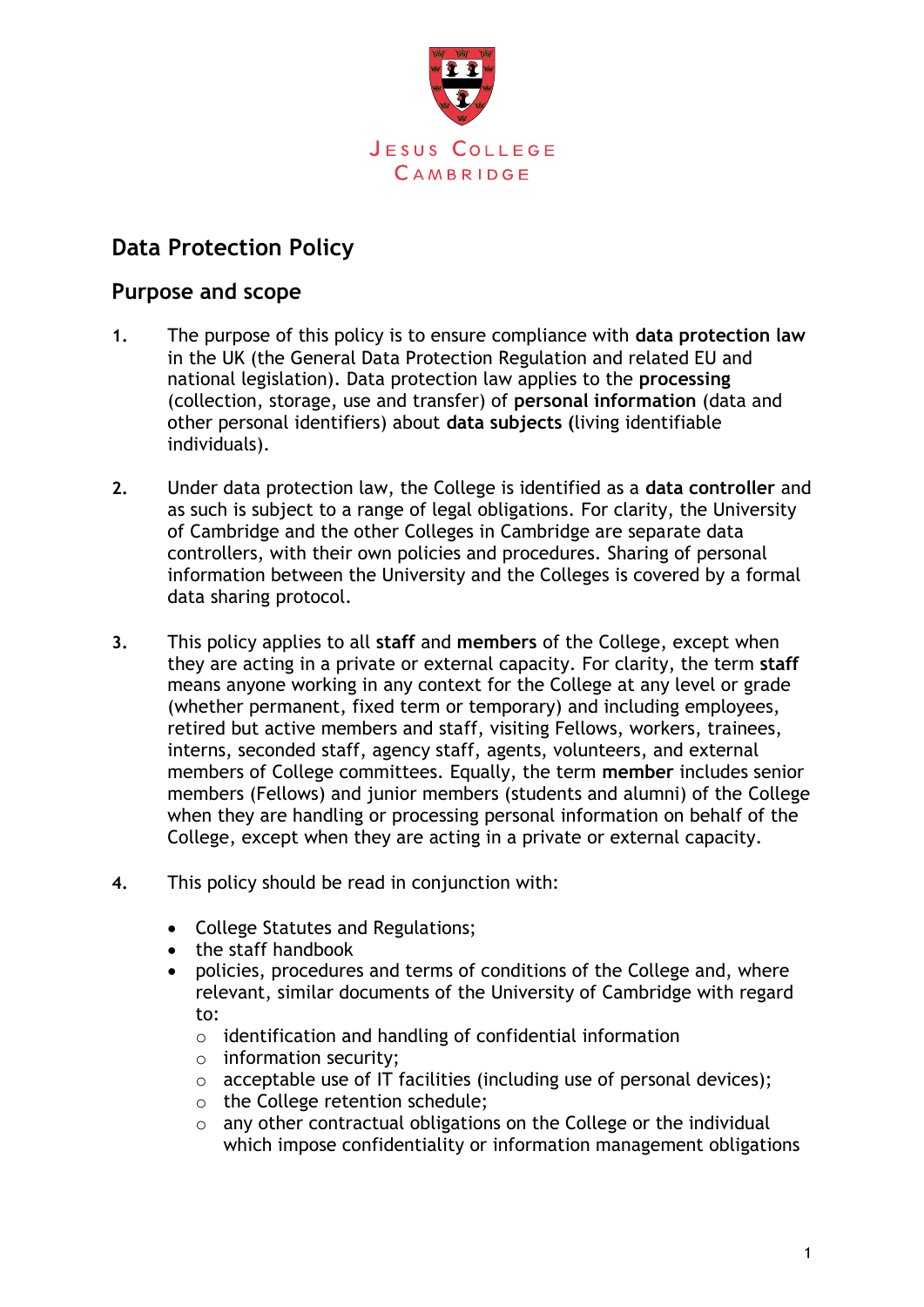(which may at times exceed those of College policies with respect to storage or security requirements – e.g. for funded research).

**5.** This policy is approved by the College Council and will be reviewed annually. Council remains responsible for ensuring appropriate resources are in place to achieve compliance with data protection law in line with an appropriate overall risk profile.

### **Obligations of the College**

- **6.** The College upholds data protection law as part of everyday working practices, by:
- ensuring all **personal information** is managed appropriately through this policy;
- understanding, and applying as necessary, the **data protection principles** when processing personal information;
- understanding, and fulfilling as necessary, the **rights given to data subjects** under data protection law;
- understanding, and implementing as necessary, the College's **accountability obligations** under data protection law; and
- the publication of **data protection statements** outlining the details of its personal data processing in a clear and transparent manner.

Further details about the above may be found in the Annex on page 4.

- **7.** The College shall appoint a statutory data protection officer, who will work with the College Data Protection Lead to:
- monitor and audit the College's compliance with its obligations under data protection law, especially its overall risk profile, and report on such annually to the College;
- advise the College on all aspects of its compliance with data protection law;
- act as the College's standard point of contact with the Information Commissioner's Office with regard to data protection law, including in the case of personal data breaches; and
- act as an available point of contact for complaints from data subjects.
- **8.** The College shall otherwise ensure all members and staff are aware of this policy and any associated procedures and notes of guidance relating to data protection compliance, provide training as appropriate, and review regularly its procedures and processes to ensure they are fit for purpose. It shall also maintain records of its information assets.
- **9.** Individual members and staff are responsible for:
- completing relevant data protection training, as advised by the College;
- following relevant College policies, procedures and notes of guidance;
- only accessing and using personal information as necessary for their contractual duties and/or other College roles;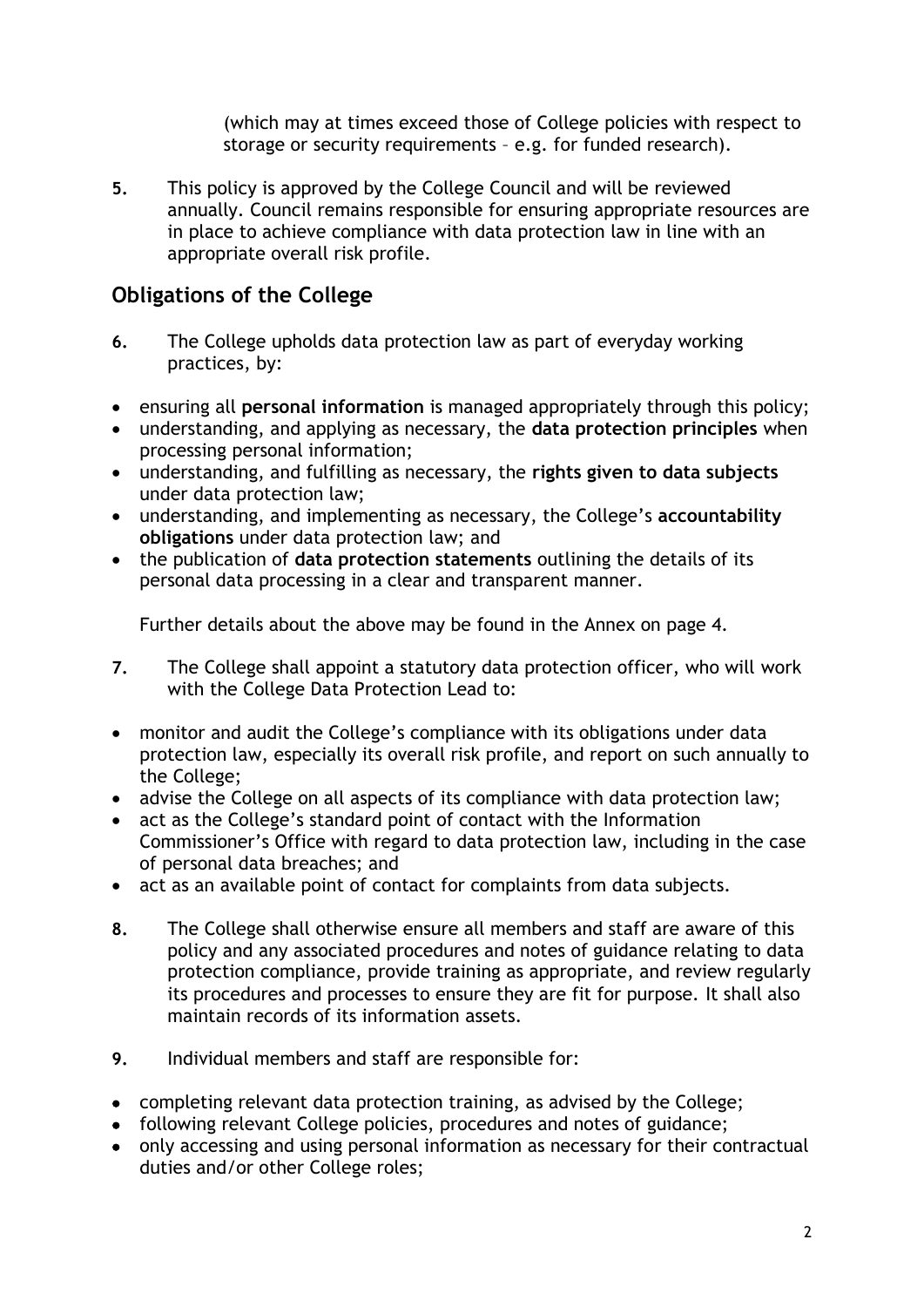- ensuring personal information they have access to is not disclosed unnecessarily or inappropriately;
- where identified, reporting personal data breaches, and co-operating with College authorities to address them; and
- only deleting, copying or removing personal information when leaving the College as agreed with the College and as appropriate.

Non-observance of the responsibilities in paragraph 9 may result in disciplinary action against individual members or staff.

**10.** The obligations outlined above do not waive any personal liability for individual criminal offences for the wilful misuse of personal data under data protection legislation.

*Last updated:* 8 May 2018

Data Protection statements, advice for Data Subjects and other documentation related to Data Protection may be found on the [College Data Protection page](https://www.jesus.cam.ac.uk/college/about-us/data-protection)

Other resources referred to above:

[College Statutes and College Regulations](https://www.jesus.cam.ac.uk/college/about-us/freedom-information-and-publication-scheme/our-constitution-legal-framework-and)

[Staff Handbook](https://jnet.jesus.cam.ac.uk/jnet/staff/hr-information/staff-handbook) (internal only)

[Identification and handling of confidential information](https://www.jesus.cam.ac.uk/sites/default/files/inline/files/Identification%20and%20Handling%20of%20Confidential%20Information.pdf)

[Acceptable use of College systems](https://www.jesus.cam.ac.uk/sites/default/files/inline/files/Acceptable%20use%20of%20College%20Systems.pdf)

University [of Cambridge Information Compliance Office](https://www.information-compliance.admin.cam.ac.uk/)

[University of Cambridge Information Systems rules and guidelines](https://www.uis.cam.ac.uk/about-us/governance/information-services-committee/rules-and-guidelines)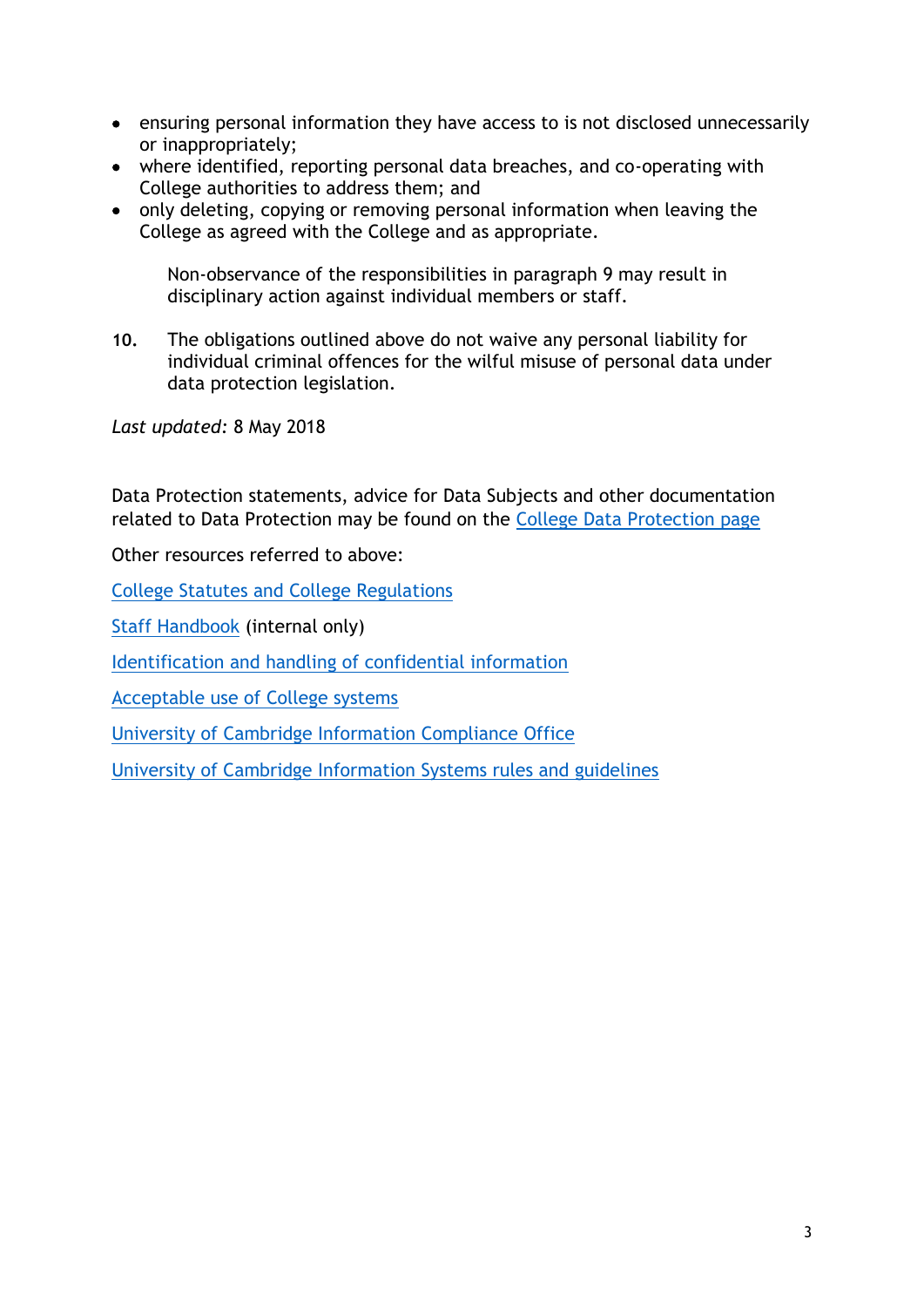# **Annex**

## **Legal Definition of personal information**

Personal information is defined as data or other information about a living person who may be identified from it or combined with other data or information held. Some "special category data" (formerly sensitive personal data) are defined as information regarding an individual's racial or ethnic origin; political opinion; religious or other beliefs; trade union membership; physical or mental health or condition; sexual life; or criminal proceedings or convictions, as well as their genetic or biometric information.

## **Data Protection Principles**

The data protection principles state that personal data shall be:

- processed (i.e. collected, handled, stored, disclosed and destroyed) fairly, lawfully and transparently. As part of this, the College must have a 'legal basis' for processing an individual's personal data (most commonly, the processing is necessary for the College to operate a contract with them, the processing is necessary to fulfil a legal obligation, the processing is in the legitimate interests of the College and does not override their privacy considerations, or they have consented to the processing);
- processed only for specified, explicit and legitimate purposes;
- adequate, relevant and limited;
- accurate (and rectified if inaccurate);
- not kept for longer than necessary;
- processed securely.

# **Data Subject Rights**

An individual's rights (all of which are qualified in different ways) are as follows:

- the right to be informed of how their personal data are being used. This right is usually fulfilled by the provision of data protection statements, which set out how an organisation plans to use an individual's personal data, who it will be shared with, ways to complain, and so on;
- the right of access to their personal data;
- the right to have their inaccurate personal data rectified;
- the right to have their personal data erased (right to be forgotten);
- the right to restrict the processing of their personal data pending its verification or correction;
- the right to receive copies of their personal data in a machine-readable and commonly-used format (right to data portability);
- the right to object: to processing (including profiling) of their data that proceeds under particular legal bases; to direct marketing; and to processing of their data for research purposes where that research is not in the public interest;